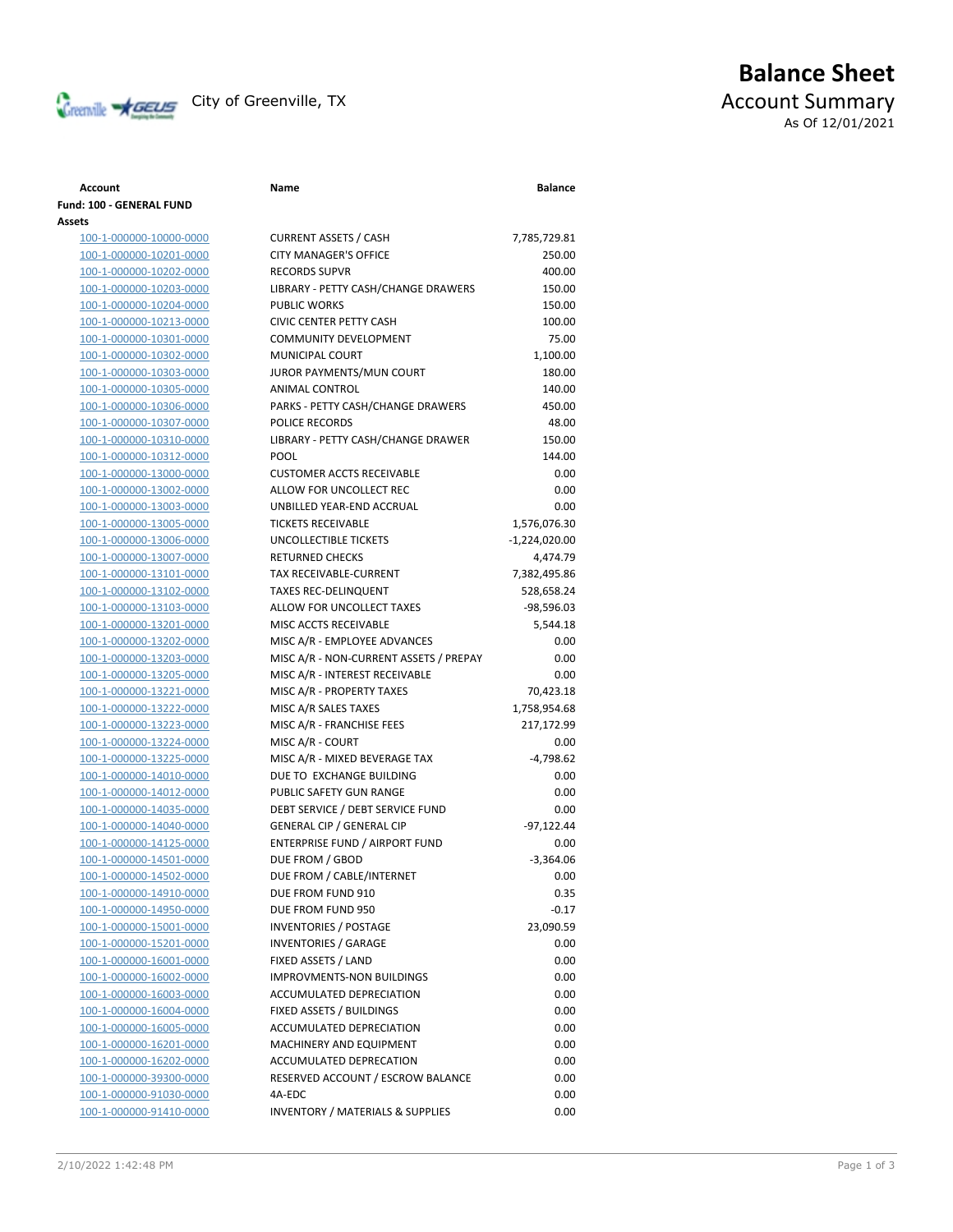| <b>Account</b>          | Name                                      | <b>Balance</b> |               |
|-------------------------|-------------------------------------------|----------------|---------------|
| 100-1-000000-91410-0700 | <b>INVENTORY / PAPER STOCK</b>            | 0.00           |               |
| 100-1-000000-91430-0000 | NON-CURRENT ASSETS / PREPAYMENTS          | 0.00           |               |
|                         | <b>Total Assets:</b>                      | 17,928,056.65  | 17,928,056.65 |
|                         |                                           |                |               |
| Liability               |                                           |                |               |
| 100-1-000000-20101-0000 | <b>ACCOUNTS PAYABLE</b>                   | 6,966.49       |               |
| 100-1-000000-20102-0000 | <b>CREDIT CARD PAYABLE</b>                | 0.00           |               |
| 100-1-000000-20103-0000 | ACCRUED ACCOUNTS PAYABLE                  | 29,747.75      |               |
| 100-1-000000-20114-0000 | <b>INVESTMENT ADVISORY FEES</b>           | 0.00           |               |
| 100-1-000000-20115-0000 | PD EMP COMMISSION                         | 3,831.45       |               |
| 100-1-000000-20116-0000 | POLICE DONATIONS                          | 1,817.97       |               |
| 100-1-000000-20117-0000 | <b>FIRE DONATIONS</b>                     | 17,000.55      |               |
| 100-1-000000-20118-0000 | <b>COMBAT CHALLENGE</b>                   | 804.06         |               |
| 100-1-000000-20119-0000 | <b>CEMETERIES DONATIONS</b>               | 61.79          |               |
| 100-1-000000-20120-0000 | <b>LIBRARY DONATIONS</b>                  | 5,003.56       |               |
| 100-1-000000-20121-0000 | ANIMAL SHELTER DONATIONS                  | 1,459.77       |               |
| 100-1-000000-20122-0000 | <b>PARKS DONATIONS</b>                    | 20,118.52      |               |
| 100-1-000000-20125-0000 | SALES TAX PAYABLE / IN THE CITY           | 83.67          |               |
| 100-1-000000-20127-0000 | STATE COURT COST/FEE PAYB                 | 73,773.57      |               |
| 100-1-000000-20128-0000 | SEATBELT&CHILD RESTRAINT                  | 7,536.78       |               |
| 100-1-000000-20129-0000 | MUNICIPAL COURT CLEARING                  | 366.10         |               |
| 100-1-000000-20130-0000 | <b>3RD PARTY FTA FEE PAYABLE</b>          | 475.49         |               |
| 100-1-000000-20131-0000 | REFUNDS / OVERPAYMENTS                    | $-120.70$      |               |
| 100-1-000000-20132-0000 | <b>COURT COLL AGENCY FEES</b>             | 1,640.89       |               |
| 100-1-000000-20136-0000 | <b>ATTORNEY COLLECTION FEES</b>           | 0.00           |               |
| 100-1-000000-20137-0000 | PLAT FILING FEES PAYABLE                  | 38,568.74      |               |
| 100-1-000000-20138-0000 | COMMUNITY DEV TRUST ACCT                  | 10,538.79      |               |
| 100-1-000000-20139-0000 | RETAINAGES PAYABLE                        | 0.00           |               |
| 100-1-000000-20141-0000 | <b>TELEPHONE CLEARING</b>                 | 5,539.66       |               |
| 100-1-000000-20143-0000 | POLICE PROPERTY ROOM CLEARING             | 12,901.52      |               |
| 100-1-000000-20146-0000 | MAIN ST / FARMERS MRKT RESALE             | 262.12         |               |
| 100-1-000000-20147-0000 | YMCA REGISTRATIONS                        | 0.00           |               |
| 100-1-000000-20155-0000 | MAIN STREET - DONATIONS                   | 17.02          |               |
| 100-1-000000-20160-0000 | UNAPPLIED CREDIT                          | 0.00           |               |
| 100-1-000000-20201-0000 | <b>DEFERRED REVENUE</b>                   | 0.00           |               |
| 100-1-000000-20203-0000 | DEFERRED TAX REVENUE                      | 7,791,634.03   |               |
| 100-1-000000-20204-0000 | <b>DEFERRED TICKET REVENUE</b>            | 293,380.30     |               |
| 100-1-000000-21040-0000 | DUE TO / GENERAL CIP FUND                 | 0.00           |               |
| 100-1-000000-21201-0000 | DUE TO / CENTRAL SERVICE FUND             | 0.00           |               |
| 100-1-000000-21401-0000 | DUE TO / ELECTRIC OPERATING FUND          | 0.00           |               |
| 100-1-000000-21506-0000 | DUE TO / 4A-EDC                           | 4,394.36       |               |
| 100-1-000000-21507-0000 | DUE TO / BOARD OF DEVELOPMENT             | $-6,972.28$    |               |
| 100-1-000000-22001-0000 | SALARIES PAYABLE                          | 624,351.22     |               |
| 100-1-000000-23001-0000 | CAPITAL LEASE PAYABLE                     | 0.00           |               |
| 100-1-000000-23101-0000 | CAPITAL LEASE PAYABLE                     | 0.00           |               |
| 100-1-000000-24001-0000 | O/S CHECKS PAYABLE                        | $-11,755.77$   |               |
| 100-1-000000-24004-0000 | <b>INTEREST PAYABLE ON DEP</b>            | 0.00           |               |
| 100-1-000000-24007-0000 | <b>BILLED DEPOSITS SUSPENSE</b>           | 0.00           |               |
| 100-1-000000-24008-0000 | <b>CUSTOMER DEPOSITS / ANIMAL SHELTER</b> | 0.00           |               |
| 100-1-000000-24009-0000 | LIBRARY MEETING ROOM DEPOSITS             | 616.20         |               |
| 100-1-000000-24010-0000 | <b>CIVIC CENTER DEPOSITS</b>              | 0.00           |               |
| 100-1-000000-24011-0000 | <b>AUDITORIUM DEPOSITS</b>                | 0.00           |               |
| 100-1-000000-26001-0000 | <b>COMPENSATED ABSENCES PAY</b>           | 0.00           |               |
| 100-1-000000-29000-0000 | MISC LIABILITY - GREENVILLE ENERGY LLC    | 0.00           |               |
| 100-1-000000-29001-0000 | RESALE                                    | 0.00           |               |
| 100-1-000000-29300-0000 | <b>ENCUMBRANCE SUMMARY</b>                | 0.00           |               |
| 100-1-000000-29400-0000 | RESERVED ACCOUNT / ENCUMBRANCES           | 0.00           |               |
| 100-1-000000-29400-0900 | RESERVED ACCOUNT / ENCUMBRANCES           | 0.00           |               |
| 100-1-000000-92190-1202 | LABORATORY CLEARING                       | 0.00           |               |
| 100-1-000000-92191-0000 | <b>SPONSORS - PARKS</b>                   | 0.00           |               |
| 100-1-000000-92200-0000 | MISCELLANEOUS LIABILITIES                 | 0.00           |               |
|                         |                                           |                |               |